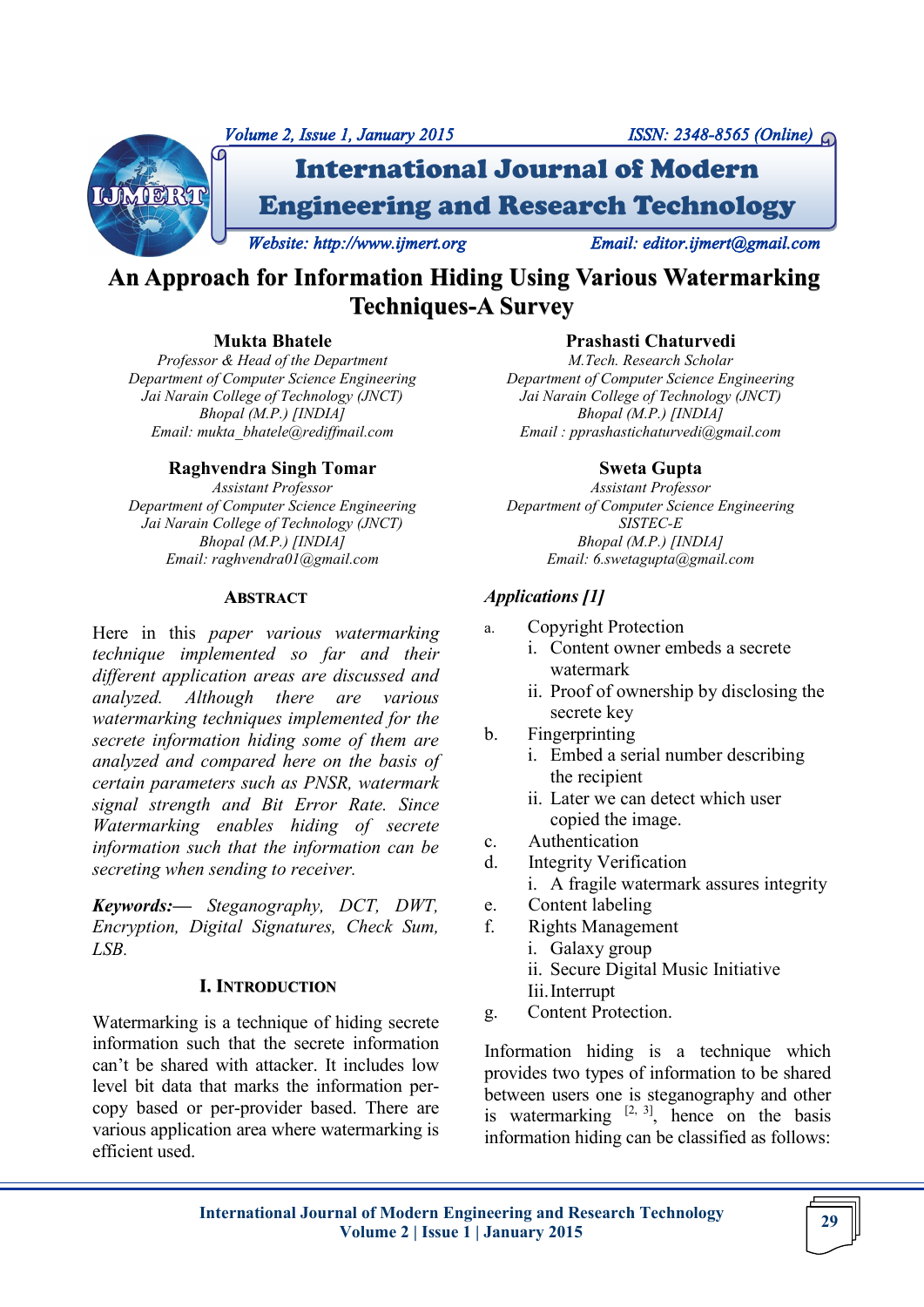

*Figure 2. Classification of Information Hiding*

Figure 3 shown below is the comparison of various secretes communication technique used for the secure communication between sender and receiver [4].

|                       | Confidenti-<br>ability | Integ-<br>rity         | Unremov-<br>ability |
|-----------------------|------------------------|------------------------|---------------------|
| Encryption            | YES                    | N <sub>O</sub>         | <b>YES</b>          |
| Digital<br>Signatures | NO.                    | <b>YES</b>             | NO                  |
| Steganogr-<br>phy     | YES/NO                 | YES/<br>N <sub>O</sub> | <b>YES</b>          |

*Figure 3. Comparison o Secrete Information Techniques*

#### *Steganography vs. watermarking*

Although both of the above techniques are based on the same working areas and principles but there is a little difference between two. But both of the technique is used for the information hiding  $[5]$ ,  $[6]$ ,  $[7]$ .

The techniques are used to hide large amount of information hiding and protection of these data [8].



*Figure 4. Three original images of 256 × 256 pixels (a) The original Lena Image (b) The original Facial Image (c) The original Moon Image* 



*Figure 5.Three watermarked images of 256×256 pixels (a) The watermarked Lena Image (b) The watermarked Facial Image (c) The watermarked Moon Image.*

# *Different Techniques of Digital Watermarking*

Digital watermarking is a process where arbitrary information is encoded or hide in image so that the secrete information is not visible to the attacker [9]. It can be classified and categorized as spatial domain and frequency domain [10].

# *Spatial Domain Techniques*

In this technique, the watermark is inserted in the cover image changing pixels or image characteristics<sup>[11]</sup>. The algorithm should carefully weigh the number of changed bits in the pixels against the possibility of the watermark becoming visible<sup>[12]</sup>. Mahfuzur Rahman and Koichi Harada proposed a method to insert information in objects with layered 3D triangular meshes such as those reconstructed from CT or MI data, a parity enhanced topology based spot area watermarking method<sup>[9]</sup>.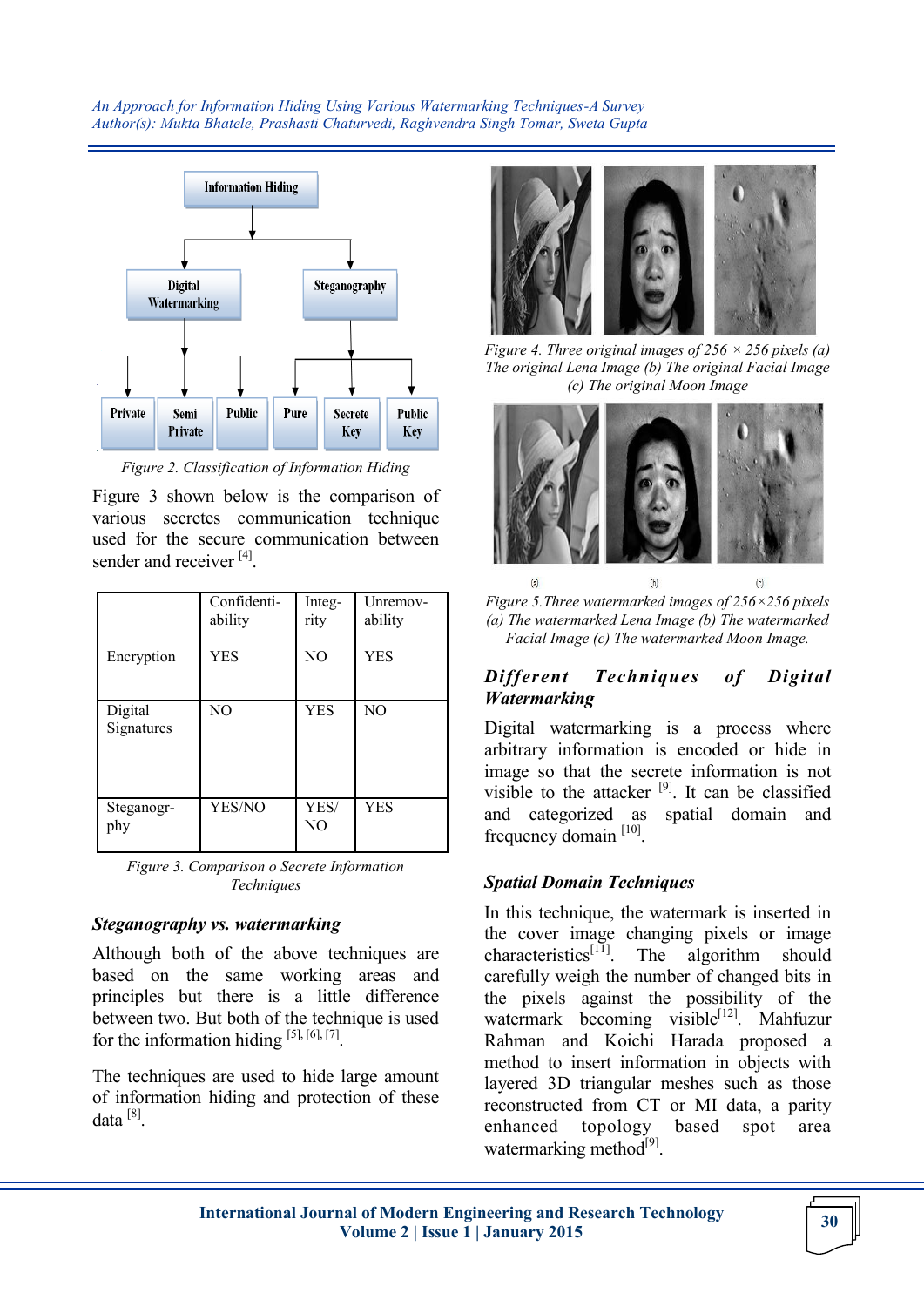### *Frequency Domain Techniques*

With compared to the spatial domain techniques frequency domain technique is more useful and applied mostly. The most commonly used transforms are the Discrete Cosine Transform (DCT), Discrete Fourier Transform (DFT), and Discrete Wavelet Transform (DWT). The discrete wavelet transforms (DWT) and the discrete cosine transforms (DCT) are implemented very effectively in numerous digital images watermarking scheme. In this new era Singular Value Decomposition (SVD) is also implementing very effectively in the digital image watermarking scheme.

### *Embedding check-sums in LSB*

One of the first techniques used for image tampering detection was based on inserting check-sums into the least significant bits (LSB) of the image data. The algorithm proposed by Walton<sup>[13]</sup> in 1995 consists in selecting, according to a secret key, pseudorandom groups of pixels. The check-sum value is obtained by summing the numbers determined by the 7 most significant bits (MSB) of selected pixels. Then the check-sum bits are embedded in the LSB. The basic version of this algorithm can be summarized as follows.



*Figure 6: Generic fragile watermark scheme: (a) Image security. (b) Authenticity verification.*

#### **II. LITERATURE SURVEY**

Manjit Thapa, Dr. Sandeep Kumar Sood and A.P. Meenakshi Sharma proposed a new and efficient technique of watermarking based on various types of attacks  $[14]$ . In this paper an efficient watermarking based on singular value decomposition is proposed which provides efficient results as compared to the other existing technique implemented for watermarking. The technique efficient detects and extract secrete information from the image without any error rate. The technique strongly resist against various attacks.



*Figure 7. Watermark Extraction Algorithm [1]*

In this paper, we propose a robust watermark embedding technique for JPEG2000 compressed and encrypted images. While the proposed technique embeds watermark in the compressed encrypted domain, the extraction of watermark can be done either in decrypted domain or in encrypted domain and found out the Conclusion a technique to embed a robust watermark in the JPEG2000 compressed encrypted images. The algorithm is simple to implement as it is directly performed on the compressed-encrypted domain i.e it does not require decrypting or partial decompression of the content  $^{[15]}$ .

In 2012 by Anamitra Makur, Nikhil Narayan S. "Tamper-Proof Image Watermarking using Self-Embedding". Here propose a fragile watermarking with self-embedding for recovery of tampered image that does not use authentication bits. We use a robust spread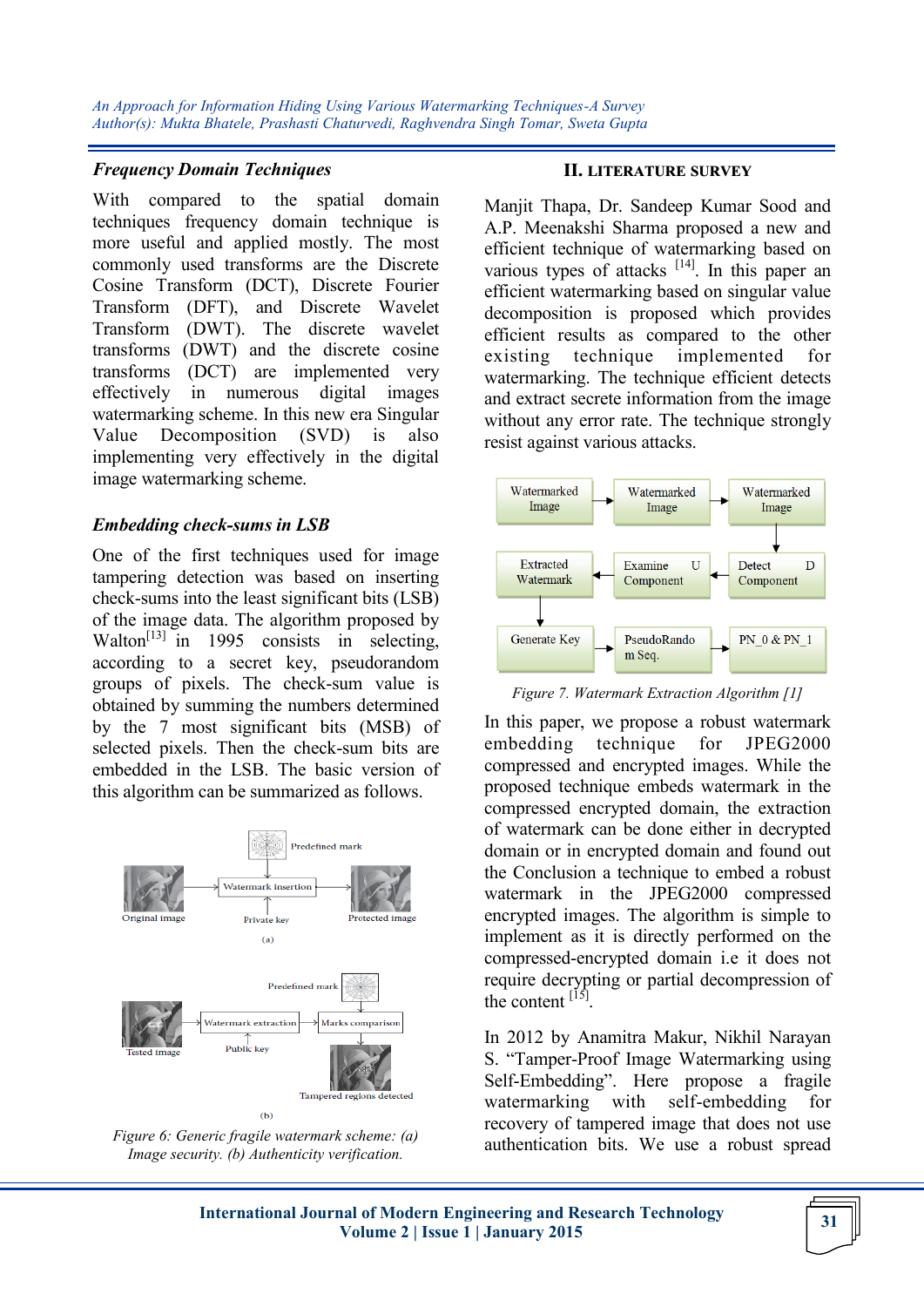spectrum based watermarking scheme using block based embedding, DCT based compression, and other improvements. Simulation results showing recovery performance are presented and find out the Conclusion we develop a novel algorithm for tamper detection and recovery of images using no authentication bit and robust watermarking [16] .

Here, the watermark is not only used for tamper detection, but it also carries enough information regarding the cover image so as to help in recovering the tampered parts of the received image. We have used a DCT based image compression scheme, spread spectrum image steganography to embed the watermark, several error correction schemes (both at the encoder and decoder) to enhance the watermark extraction, and careful selection of global and local MSE thresholds, to achieve up to 90% restoration of the tampered image[16].

While the traditional approach of encrypting enhancement layers suffers from high computational encryption demand and drawbacks in distribution, the proposed window encryption approach can reduce computational cost and allows a controlled adaptation of the required security for many application scenarios and find out the Conclusion In this work have proposed the window encryption approach for efficient transparent encryption with JPEG2000. The application of JPEG2000 error concealment strategies to facilitate the effective deployment of transparent JPEG2000 encryption is proposed and experimentally approved $^{[17]}$ .

In 1999 by Saraju Prasad Mohanty gives the concept about Watermarking is the process of embedding data called a watermark (also known as Digital Signature or Tag or Label) into a multimedia object such that watermark can be detected or extracted later to make an assertion about the object. The object may be an audio, image or video. A simple example of digital watermark would be a visible "seal"

placed over an image to identify the copyright. However the watermark might contain additional information including the identity of the purchaser of a particular copy of the object. Based on the purpose of the watermark, it is embedded either visibly or invisibly.

# **REFERENCES:**

- [1] Doug Tygar, "Watermarking",  $A$  v a i l a b l e at https:// inst.eecs.berkeley.edu/~cs161/fa05/ Notes/cs161.1130.pdf.
- [2] A.A. Zaidan, Fazidah. Othman, B.B. Zaidan, R.Z. Raji, Ahmed. K. Hasan, and A.W. Naji," Securing Cover-File without Limitation of Hidden Data Size Using Computation between Cryptography and Steganography ", World Congress on Engineering 2009 (WCE), The 2009 International Conference of Computer Science and Engineering, Proceedings of the International Multi Conference of Engineers and Computer Scientists 2009, ISBN: 978-988-17012-5-1, Vol.I, p.p259-265.
- [3] A.A. Zaidan, A.W. Naji, Shihab A. Hameed, Fazidah Othman and B.B. Zaidan, " Approved Undetectable-Antivirus Steganography for Multimedia Information in PE-File ",International Conference on IACSIT Spring Conference (IACSIT-SC09), Advanced Management Science (AMS), Listed in IEEE Xplore and be indexed by both EI (Compendex) and ISI Thomson (ISTP), Session 9, P.P 425 429.
- [4] R. Popa, An Analysis of Steganographic Techniques, The "Politehnica" University of Timisoara, Faculty of Automatics and Journal of Computing, Volume 2, Issue 2, February 2010, ISSN 2151-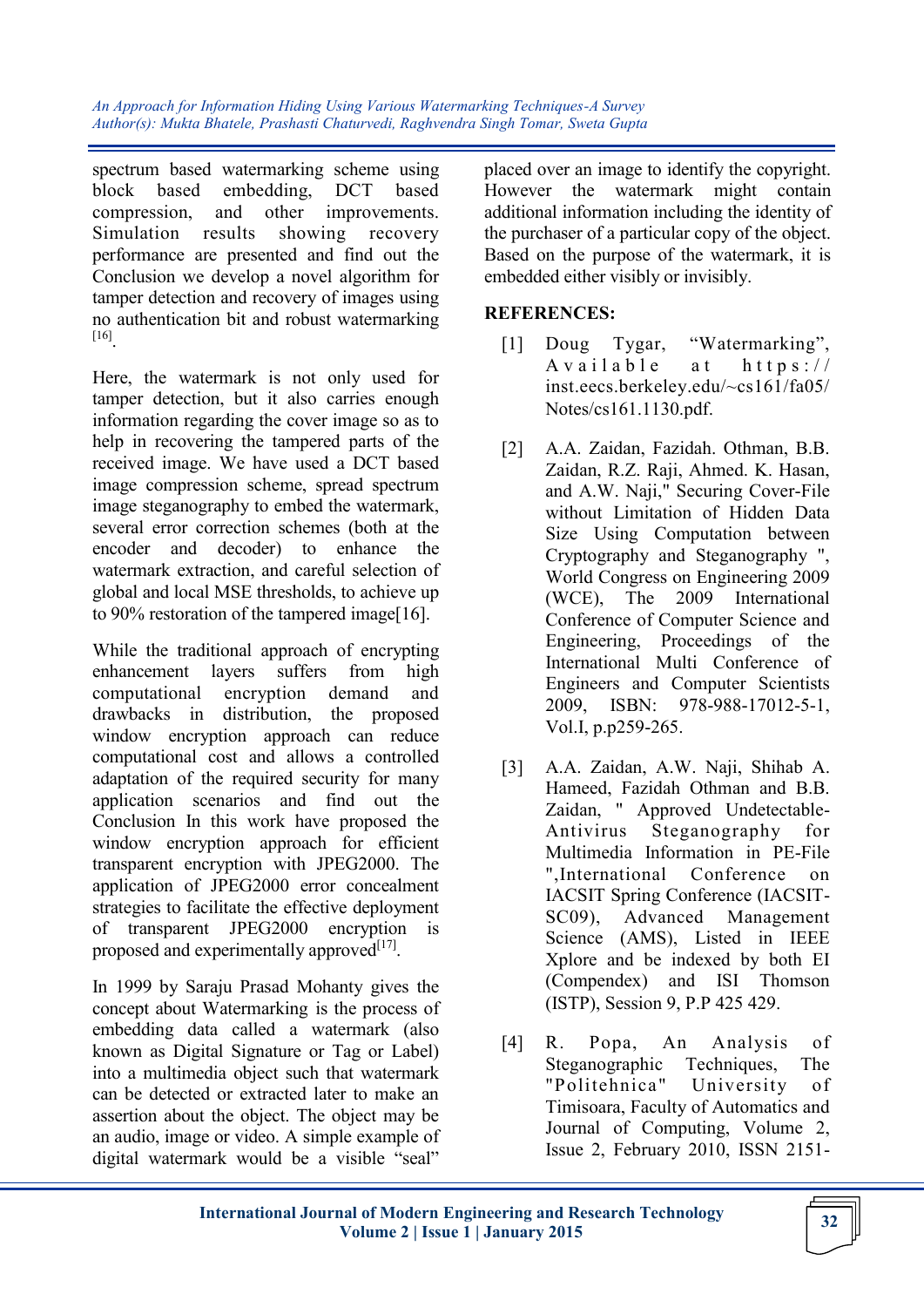> 9617 https://sites.google.com/site/ journalofcomuting/ Computers, Department of Computer Science and Software Engineering.

- [5] A.W. Naji, A.A. Zaidan, B.B. Zaidan, Ibrahim A.S. Muhamadi, "New Approach of Hidden Data in the portable Executable File without Change the Size of Carrier File Using Distortion Techniques", Proceeding of World Academy of Science Engineering and Technology (WASET),Vol.56, ISSN:2070-3724, P.P 493-497.
- [6] A.W. Naji, A.A. Zaidan, B.B. Zaidan, Ibrahim A.S. Muhamadi, "Novel Approach for Cover File of Hidden Data in the Unused Area Two within EXE File Using Distortion Techniques and Advance Encryption Standard.", Proceeding of World Academy of Science Engineering and Technology (WASET),Vol.56, ISSN:2070-3724, P.P 498-502.
- [7] M. Abomhara, Omar Zakaria, Othman O. Khalifa, A.A. Zaidan, B.B. Zaidan, "Enhancing Selective Encryption for H.264/AVC Using Advance Encryption Standard ", International Journal of Computer and Electrical Engineering (IJCEE), ISSN: 1793-8198,Vol.2, NO.2, April 2010, Singapore.
- [8] Md. Rafiqul Islam, A.W. Naji, A.A. Zaidan, B.B. Zaidan " New System for Secure Cover File of Hidden Data in the Image Page within Executable File Using Statistical Steganography Techniques", International Journal of Computer Science and Information Security (IJCSIS), ISSN: 1947-5500, P.P 273-279, Vol.7, NO.1, January 2010, USA.
- [9] Md. Mahfuzur Rahman and Koichi Harada, "Parity enhanced topology based spot area watermarking method for copyright protection of layered 3D triangular mesh data", IJCHNS International Journal of Computer Science and Network Security, Vol. 6, No. 2A, February 2006.
- [10] M. Hamad Hassan, and A.A. M. Gilani, "A Fragile Watermarking Scheme for Color Image Authentication", International Journal of Applied Science, Engineering and Technology, Vol. 1, No. 3, pp.-156- 160, 2005.
- [11] M. El-Gayyar and J. von zur Gathen, "Watermarking techniques spatial domain", University of Bonn Germany, Tech. Rep., 2006.
- [12] M. Arnold, M. Schmucker, and S. D. Wolthusen, Techniques and Applications of Digital Watermark and Content Protection, Artech House, 2003.
- [13] S. Walton, "Information authentification for a slippery new age," Dr. Dobbs Journal, vol. 20, no. 4, pp. 18–26, 1995.
- [14] Manit Thapa, Dr. Sandeep Kumar Sood, A.P. Meenakshi Sharma," Digital Image Watermarking", (IJACSA) International Journal of Advanced Computer Science and Applications, Vol. 2, No. 4, 2011.
- [15] A. V. Subramanyam, Sabu Emmanuel, Mohan S. Kankanhalli, "compressed-encrypted domain jpeg2000 image watermarking." School of Computer Engineering, Nanyang Technological University, Singapore School of Computing, National University of Singapore,